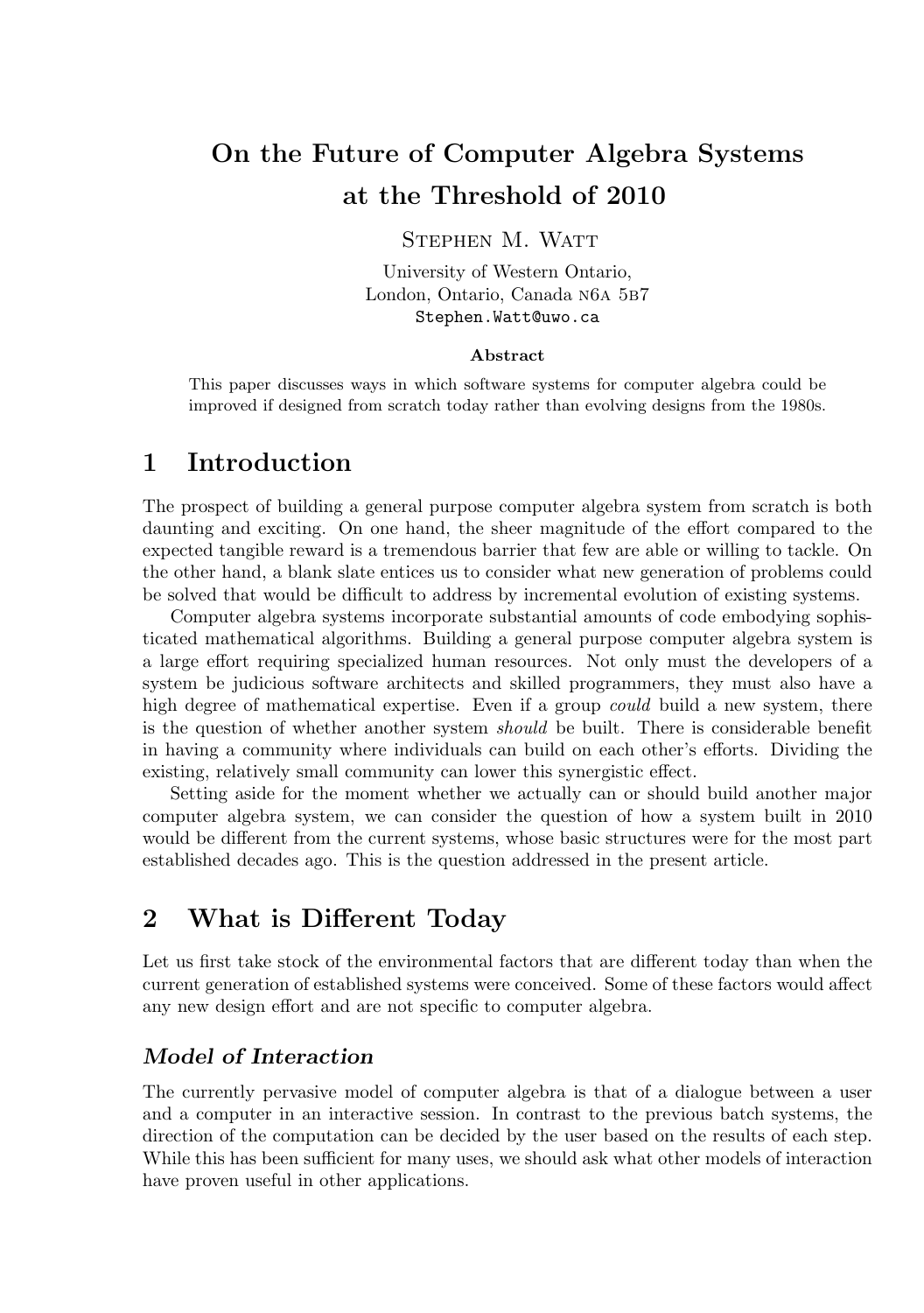Collaboration Today we see the emergence of social media as a common model of computer interaction. Groups collaborate or whole communities interact using a networked computing system as an intermediary, where the computational power is almost incidental. Today both pure and applied mathematics is much more collaborative endeavour than in the past decades. Natural support for technical collaboration is a new area of opportunity for our systems.

Exploration The worksheet/notebook model of interaction forces us to think in a linear fashion about a single line of computation. In solving problems, however, it is very often desirable to try several avenues of approach at the same time. In this situation one wishes to switch among cases, advancing a tree of exploration until one solution is found or perhaps all cases are completely explored. Although some earlier systems supported this [1], the popular computer algebra systems today offer essentially no assistance at case management or switching back and forth among contexts in which different assumptions hold.

Presentation Much work has been done in other areas on summarizing data usefully. Our systems for symbolic mathematical computation, however, for the most part present mathematical objects either as fully explicit expressions, sometimes taking thousands of lines, or as graphs of one sort or another. What has been discussed early on [10], but never well realized, is the presentation of values more succinctly while highlighting the aspects of interest. This direction can be developed quite a bit using programmatically identified features of interest that vary from application to application. Once we start thinking in this direction, it quickly follows that we should not see these graphical and expression presentations as different derived values, but rather as different simultaneous views of the same object.

Manipulation Users today are used to manipulating objects directly in a visual setting. Direct manipulation is a natural paradigm for mathematical expression transformation, but little has been done in this area. Our current systems provide many operations for transforming expressions by applying various identities or sophisticated algorithms. What has been lacking, however, in most of our systems is the ability to work on subexpressions in a similar manner. Direct manipulation of subexpressions, applying identities or transformations in place, can give a qualitatively different style of interaction. Being able to perform direct manipulation through multiple views leads to many interesting possibilities.

Input modalities Modern user interfaces are making use of a broad range of modalities, from the usual keyboard and mouse, to voice, cameras and various motion capture devices. It is tempting to let the imagination run wild here, but there are some very practical and obvious next steps. One is the digital pen that is now commonly available on Tablet PCs, digital white boards and PDAs [6]. Not only would it be natural to enter equations using handwritten two-dimensional notation, but there are a number of gestures commonly used in simplification. These include canceling or combining terms in a sum or factors in a quotient. A second use of the digital pen would be for sketching or making annotations. Personally, I find that when I am working on a problem I almost always make use of various informal ad hoc notations as tools for thought. Using a digital pen here would allow this thought process to flow naturally, without the distracting mechanics of some drawing program, plus it would be useful to keep these notes together with the computation.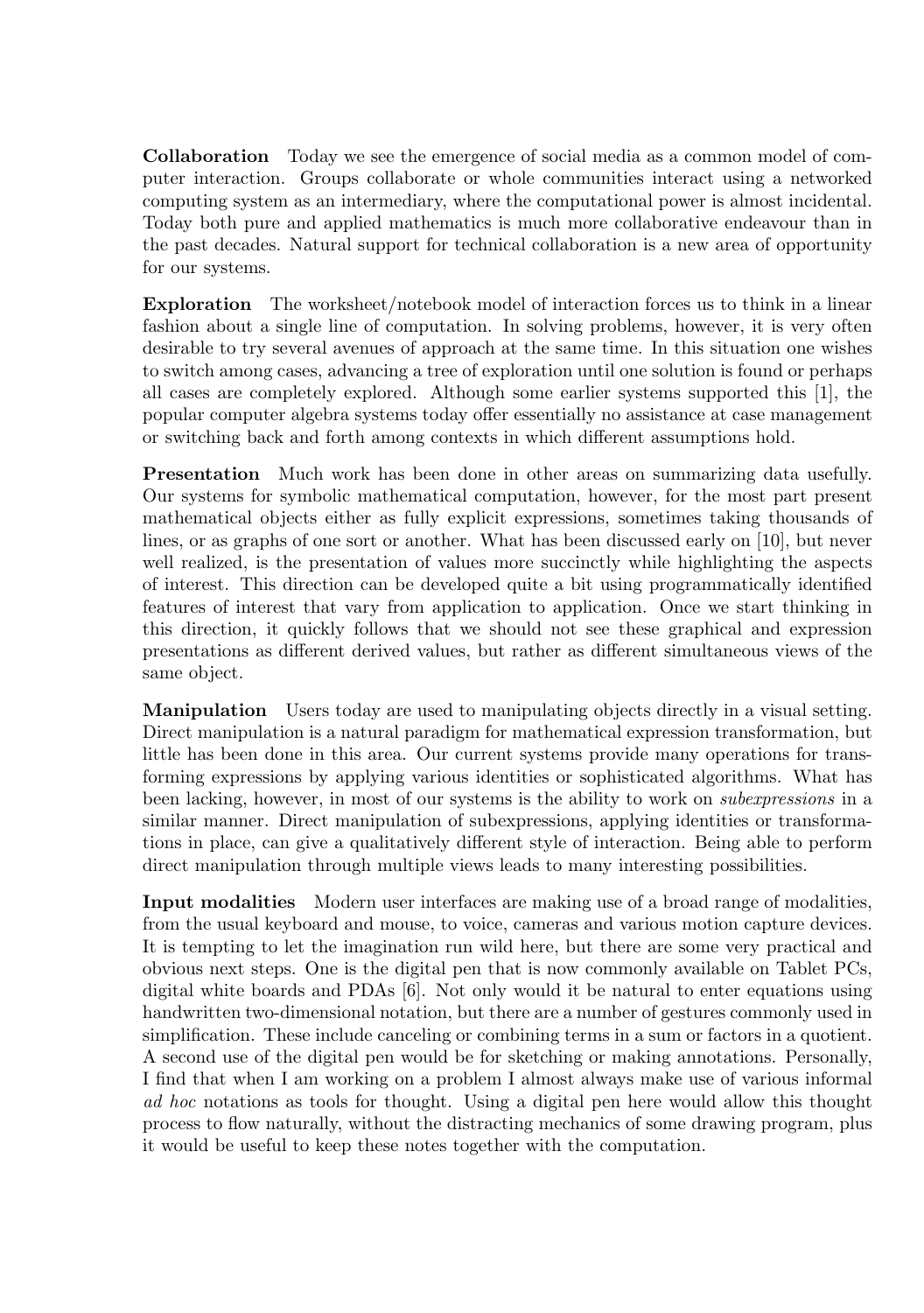#### Locus

Related to the model of interaction is the question of locus of code and data, not only in support of collaboration but also in support of individuals with multiple computing resources.

Data It is increasingly uncommon for applications or data to be confined to a single device. It has been commonplace for more than a decade to access information via various network protocols, but more recently it has become usual to update data in a universal store this way. This is one of the principal ingredients of cloud computing and opens many opportunities for symbolic mathematical computing, for example evolving shared databases of mathematical definitions, facts, proofs and constructions as well as objectives and conjectures. As these build on each other, interface mechanisms will be required to ensure the correctness of the compositions.

Programs Mathematical software has the fortunate property that, compared to other applications, it is relatively easy to specify cleanly what a program is supposed to do. There is therefore the possibility to have a variety of components to solve the same problem. This could include versions of code maintained by experts deploying from their own servers. It also allows, for example, simple versions that can be deployed freely and rapidly, sophisticated versions using different algorithms for higher performance, versions generating results carrying correctness certificates or domains of applicability, and so on.

Access Universal store need not be shared among different users — it may also be used by a single user to provide access to his or her data and computations from various locations and devices. User interface issues arise in how to create, explore and manipulate mathematical objects from a wide variety of devices, including personal workstations, tablet PCs, smart phones and digital whiteboards.

Computation Modern server farms use virtualization extensively to deploy computational resources flexibly, and grid computing has become a practice to solve scientific and technical problems, principally so far of a numerical nature. Locus of computation may also be determined by the location of specialized web services, where the application code must run at a specific location for technical or economic reasons.

Embedding At the other end of the spectrum, we have increased opportunity for embedded computer algebra in a wider range of applications than ever before. For example, document processing software was earlier dwarfed by the size of computer algebra systems. But now these systems can be very sophisticated, with lexical and grammatical knowledge of many languages, advanced multilingual formatting and so on. Computer algebra software for reformatting mathematical expressions intelligently can now exist as a small component of such document editors. Optimizing compilers are another example where an embedded computer algebra component would be relatively small compared to the overall system. Such a component would be useful in reformulating code to make use of identities, to share non-obvious common sub-expressions or to solve optimization sub-problems. At a lower level, computer algebra has long been used in the design of devices (such as error-correcting disk controllers), but we now have the possibility to compute symbolic or symbolic-numeric values on the fly.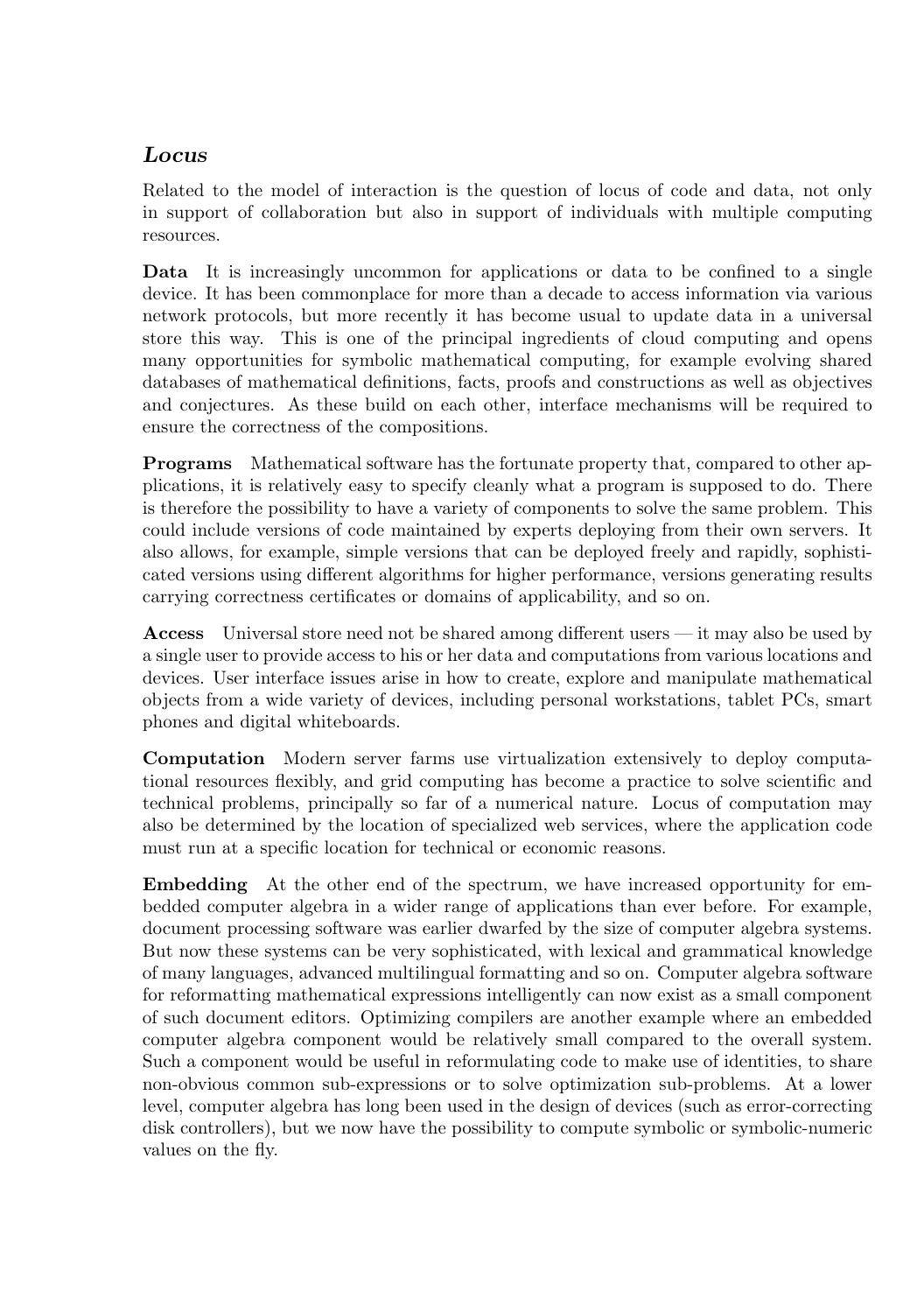### Computing Power

Present computer algebra systems had their basic design decided in an era when it was envisaged they would run in an environment with orders of magnitude less memory and processor cycles. This changes several design points.

We have more computing power than ever before... Today's computers have more cache memory than there was primary memory in the design for today's most used computer algebra systems. The speed of single processors has likewise scaled up. We must therefore review all the underlying assumptions in our system designs, from data structures to patterns of memory access. In some situations we have overly complicated approaches to problems that can be greatly simplified in today's more powerful computing environments. In others, we have methods that were perfectly acceptable for smaller systems, but cause significant inefficiencies with today's architectures. For example, the order in which memory should be traversed in garbage collection is greatly dependent on the specifics of the memory hierarchy.

... and it is still not enough In the initial design of our current computer algebra systems, it was possible to consider that problems of a size that would fit in memory were of a size suitable for classical algorithms. Now, any general purpose system must consider that problems that can be handled by classical methods are not the principal bottleneck. At the same time, multi-core processors with highly parallel graphical processing units are the norm for personal computers. We are at a stage where high performance computer algebra requires both asymptotically fast algorithms and taking proper advantage of modern parallel hardware.

# 3 Aspects of Computer Mathematics

There has always been the need to consider how computer algebra systems should interact with traditional numerical computing and graphics software. Today additional interactions should be considered.

Symbolic-numeric computation The past decade and a half has seen significant advance in our understanding of symbolic-numeric algorithms, particularly for polynomials. However neither the data structures nor the overall logic of present computer algebra libraries are organized to have symbolic-numeric objects as first-class objects that are pervasively understood. Pervasive incorporation of symbolic-numeric structures and algorithms is an important direction in providing consistent handling of algebraic objects with approximate coefficients or partially evaluated expressions on floating point data.

Specialized kernels While considering interfaces that generalize the interactions of our systems, we must also make them work well in important specialized settings. There are a variety of settings where particularly efficient special-purpose software packages are or will become available. Notably, efficient specialized packages exist for linear algebra over various fields, semi-algebraic geometry, polynomial system solving and computational group theory  $(e.g. [3, 4, 9]).$ 

Symbolic mathematical computation The past decades have seen an increasing separation between "symbolic mathematical computation", by which I mean computation on expressions in term algebras, and "computer algebra", by which I mean algebraic algorithms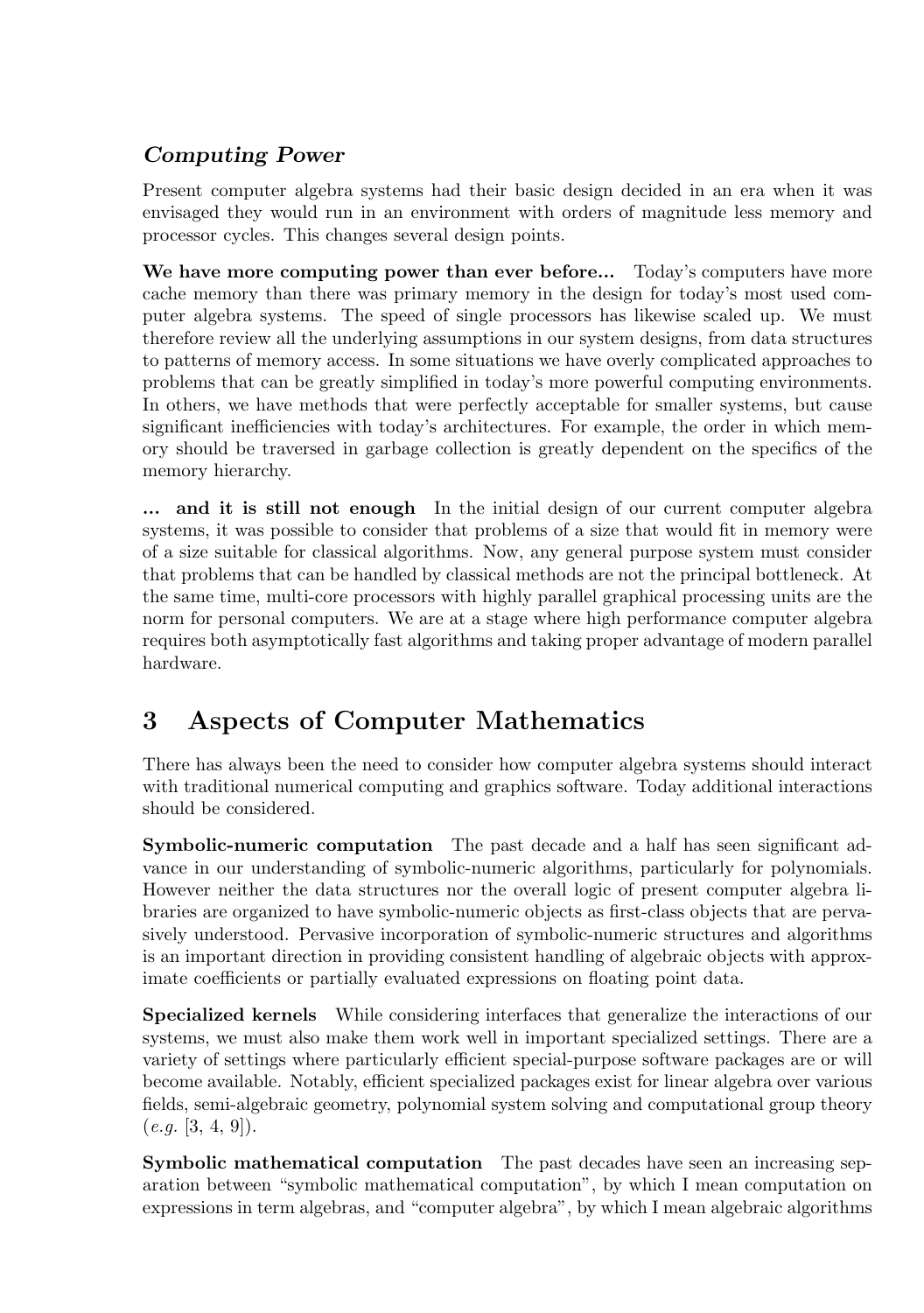in specific domains (that might involve symbols). With a few exceptions, there has been little attention to solving problems where symbols are other than variables or coefficient parameters in rational functions. The problems of polynomials with symbolic exponents or matrices with internal structure of symbolic size have been considered elsewhere [5, 7]. But this is a much more general problem. A systematic approach is required to handle expressions involving symbols representing unspecified objects of different types. A common conceptual framework should provide, for example, simplification of expressions involving symbolic matrices (e.g.  $AA<sup>T</sup>/det A$ ), polynomials with symbolic exponents, expressions involving Bessel functions of symbolic complex index, *etc.* This should be determined automatically by the algebraic specification of the domain of concrete values and should allow for partial evaluation of symbols to these values. In most cases algorithms on the symbolic values will be different than algorithms on the concrete values, completely analogously to the case with symbolic-numeric computation.

Inter-operation with proof assistants With a few notable exceptions, computer algebra systems and automated proof assistants have existed in separate circles so far. The present generation of widely used computer algebra systems has little ability to make use of mathematical facts provided by proof assistants. In the 1980s, it was arguably reasonable to take this direction based on the state of proof systems then. For example, in the design of Axiom, it was considered whether to require a complete set of axiomatic properties in the signatures of domains. This idea was rejected because, at the time, the state of the art would allow little use to be made of these properties, even to the extend of verifying their consistency. Today we should consider as a standard feature much closer interaction between proof assistance and computer algebra software. Several areas can benefit from this, including specification of interfaces among components, certification of results and domains of applicability, justification of optimizations and, in the other direction, use of efficient algebra in proofs.

Knowledge management In addition to each system managing knowledge about its own library, we can foresee that mathematical knowledge will more generally be indexed and searchable in various ways. At the moment, some systems provide rudimentary access to a mathematical dictionary. In the future, when working on mathematical objects, it should be possible to search for known facts about these objects. Initially, these facts will not be in a form that can be used directly by the software system, but rather will be for the user's benefit. So how our mathematical software system organizes and represents knowledge becomes important not only for self-organization, but also for pulling in useful information from external sources.

Longitudinal inter-operation We need to plan for longevity of our mathematical software systems. All of our currently popular systems contain code older than many of their users. (Some of the code I have written in Maple is now almost 30 years old.) This longevity has many implications, foremost among them relating to the overall system architecture. Code will be written at different times and in different places, yet still be related in terms of the objects handled. Old and new code will need to be used together in some composable manner. Old code will need to be used in unanticipated new ways.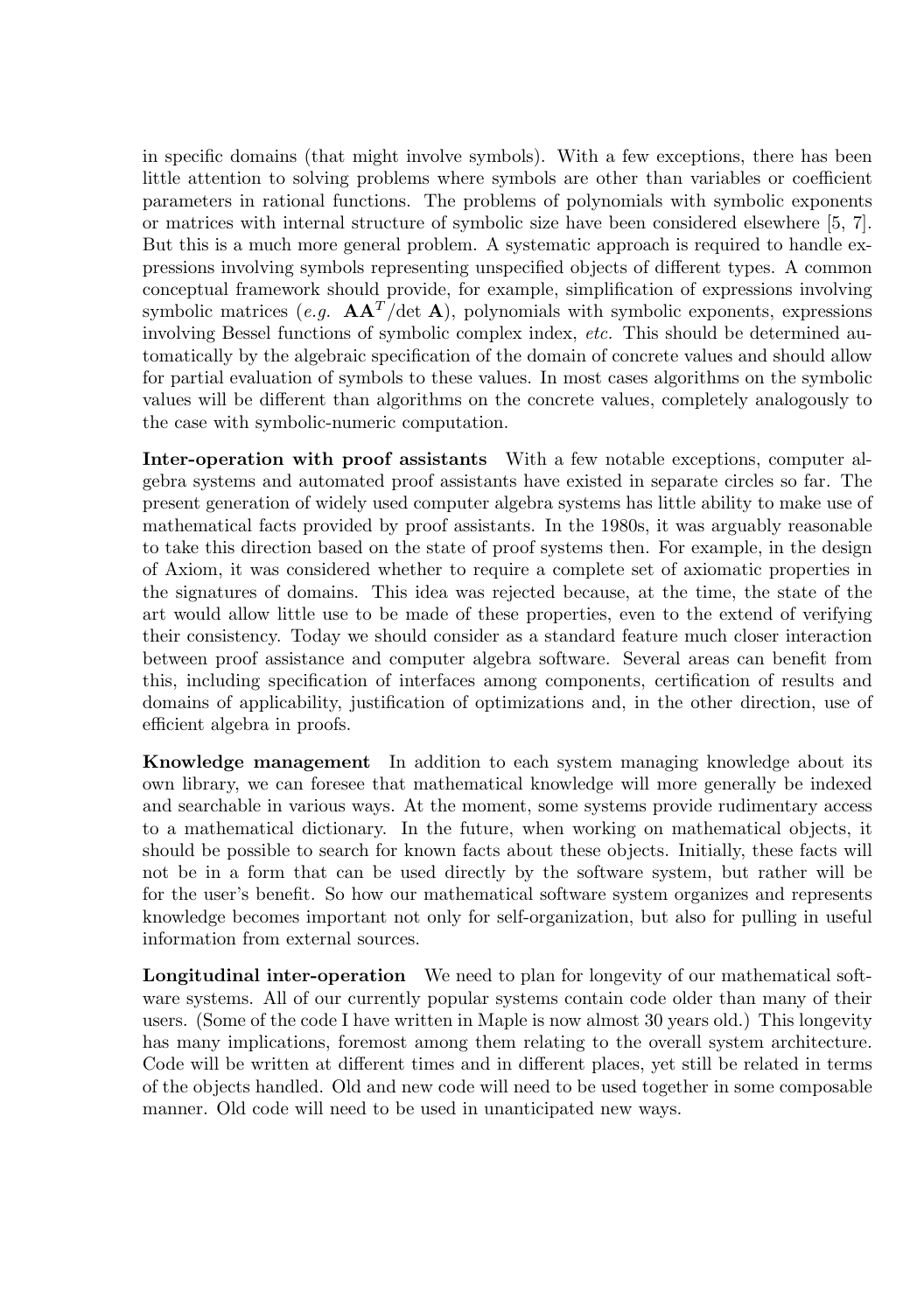# 4 Elements of a Computer Algebra System

What do these desiderata imply for the structure of future computer algebra systems? While there are many possible directions, a few things seem to be clear in any future scenario.

Modular architecture All successful computer algebra systems have a significant code base, including the core system and additional libraries. To be scalable, well-defined and well-structured interactions among the parts is important. How these interactions are structured can be designed around the criteria discussed. Systems such as Axiom and Magma have used modern algebra together with data abstraction for modularity. These algebraic ideas remain useful, but must be augmented with systematic interfaces to dovetail expression (term algebra) views of component objects. Supporting these interfaces pervasively across modules will be required to support composite mathematical types well.

Interfaces as mathematical objects In a system for symbolic mathematical computation the interface specifications can themselves be mathematical objects. These can be reasoned with to perform module selection, to form simplification rules over the appropriate equational theories, etc. In particular, it would be desirable to have symbolic expression algebra views generated automatically from the signatures of the algebraic interfaces.

Federation We should strive to have sufficient precision in the interfaces to mathematical modules to allow correct inter-operation of components from a variety of sources, both free and proprietary, local and remote. There should be no technological impediment to making components as low-level/efficient or high-level/abstract as desired. As discussed elsewhere, the programming languages for library development and for top-level scripting have different requirements and should therefore probably be different [8].

Library reflection A large, mature system or federation of systems will work on a vast selection of objects with a plethora of available functionality, applicable in a variety of different contexts. No single person will be able to keep track of everything offered. In our setting, the majority of the functionality will be of a mathematical nature, so the properties of the modules can themselves mathematical objects that can be manipulated, reasoned with, organized and searched. At the very least, it should be possible to provide intelligent library browsing tools based on this mathematical structure, and it is not too much to imagine that object composition and algorithm selection could be at least partially automated.

Levels of abstraction Much of mathematics is about abstraction. We may wish to work at one level of abstraction, or at several levels. Some would argue that computer algebra works precisely because we have theorems and constructions that relate these different levels. In any case, we must be able to express ideas and compute with objects at the various levels and move among them. A framework for smooth movement between elements of symbolic domains and value domains is important to allow modular development of systems. Being able to view terms as values in domains and domain elements as parts of terms should allow composition of abstractions without special extra machinery. For example, we should be able to use the same mechanisms to work with matrices of numbers, matrices of parameterized rational functions, symbolic matrix expressions and expressions involving the rings and fields themselves.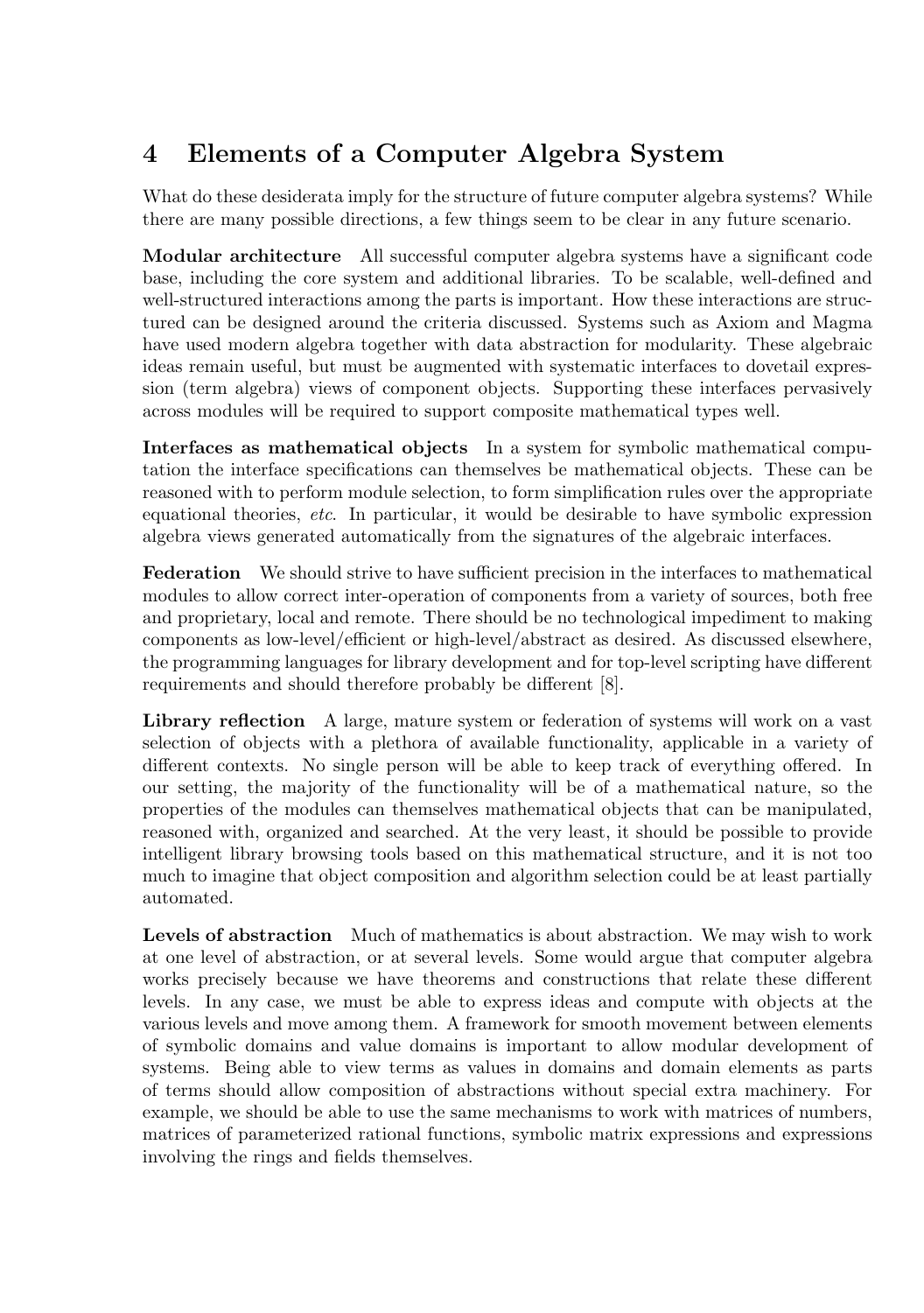Certification Our systems will need to make some sort of statements about the correctness of their results. This arises from two directions: First, if an engineer relies on a calculation performed by a computer algebra system as part of a design, then in signing off on that design it is required to record the justification. This is jurisdiction-dependent legal issue. From a systems software point of view, the minimum requirement would be for the computation to keep track of the conditions under which it is valid (for example, which quantities have appeared as denominators and so must be non-zero). Secondly, as computer algebra systems and proof systems interact more closely, there is an increasing set of libraries that are proven correct. A different kind of correctness certificate comes from using only libraries that have been formally proven.

Computational interfaces We have discussed the need to express well-defined interfaces among components, and the need to manipulate those interfaces themselves as mathematical objects. More work is needed in this area. We will also need to transmit data between components, including a variety of modules from different sources, services at different locations and displays with different views. It may be that specific subsets of OpenMath and MathML will be sufficient for these purposes. Or it may be that some other specification language will be required. In any case, attention to these computational interfaces is required. It is here that the design will either succeed or fail in supporting separately developed modules to hang together nicely.

Human interfaces We have also discussed at length above how users' interactions with systems can evolve. Ideally, our interfaces should support all of the ideas discussed: collaboration, exploration, presentation, manipulation and input modalities. Most immediately, however, an interface that supports collaborative exploration might have the highest impact.

### 5 The Great Unknown

Much of the success of modern symbolic computing systems is based on powerful algebraic constructions. But this captures only a small part of what mathematicians do, and an even smaller part of how mathematics is applied in its various settings. If we are to compose a next generation system based solely on some elegant ideas of modularity, composability and reflection, we run the risk of building a system exclusively for a small set of constructive pure mathematicians.

A lot of what a symbolic computing system must do cannot be expressed readily in terms of abstract algebra alone. We must acknowledge, and provide support for, exploratory procedures where the mathematical computing is done as part of an investigation and the form the answer should take, or even the precise nature of the question, is not known in advance. Hypotheses may be made and discarded, ad hoc approximations may be used without justification, and a result may depend on some analytic or numeric properties. At the same time, the backbone of the system and the majority of its components must work in precisely defined ways.

There has been much discussion about symbols and unknowns in computer algebra  $(e, q, q)$ [2]). Previous systems have confounded the notions of programming variables, indeterminates and parameters in algebraic structures, universally or existentially quantified symbols, unification variables and other ideas. We really must be clearer in what is meant by symbols. Our hypothetical future system must be able to deal with unknowns that arise in these and other ways.